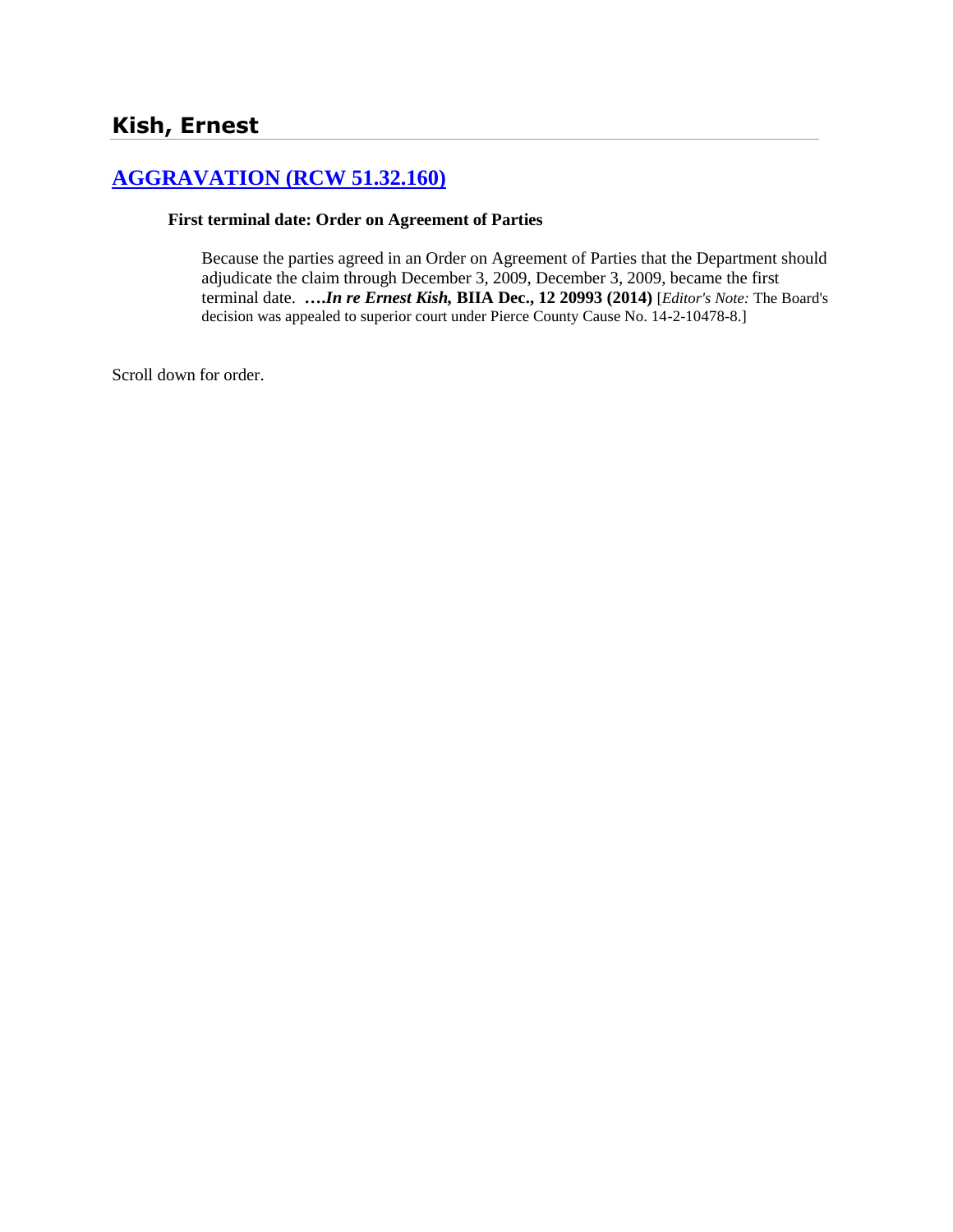### **BEFORE THE BOARD OF INDUSTRIAL INSURANCE APPEALS STATE OF WASHINGTON**

**)**

**IN RE: ERNEST KISH ) DOCKET NO. 12 20993**

**CLAIM NO. W-435140 ) DECISION AND ORDER**

APPEARANCES:

Claimant, Ernest Kish, by Tacoma Injury Law Group, Inc., P.S., per Tamara S. Clower and Cameron T. Riecan

| Self-Insured Employer, King County, by |
|----------------------------------------|
| King County Prosecuting Attorney, per  |
| Tylar A. E. Edwards                    |

The claimant, Ernest Kish, filed an appeal with the Board of Industrial Insurance Appeals on September 13, 2012, from a July 18, 2012 order of the Department of Labor and Industries. In that order, the Department denied the claimant's application to reopen his claim. The Department order is **REVERSED AND REMANDED.**

## **PROCEDURAL MATTERS AND OVERVIEW**

As provided by RCW 51.52.104 and RCW 51.52.106, this matter is before the Board for review and decision. The claimant filed a timely Petition for Review of a November 1, 2013 Proposed Decision and Order in which the industrial appeals judge affirmed the July 18, 2012 Department order. King County, the self-insured employer, filed a Reply to the Petition for Review on January 17, 2014.

The Board has reviewed the evidentiary rulings in the record of proceedings and finds that no prejudicial error was committed. The rulings are affirmed.

The issue on appeal is whether Mr. Kish's neck condition proximately caused by the April 6, 2000 industrial injury objectively worsened between December 3, 2009, and July 18, 2012. We have granted review for several reasons.

As a threshold matter the industrial appeals judge used the wrong first terminal date. The correct date is December 3, 2009, not May 21, 2010. On the merits, the choice is between the evidence provided by H. Richard Johnson, M.D., who examined Mr. Kish on October 5, 2009, and February 29, 2012; and Aleksandar Curcin, M.D., and John S. Wendt, M.D., who examined him on May 12, 2012. There are also comparative EMGs (January 27, 2006, and May 29, 2012) and comparative MRIs (January 16, 2008, and June 4, 2012).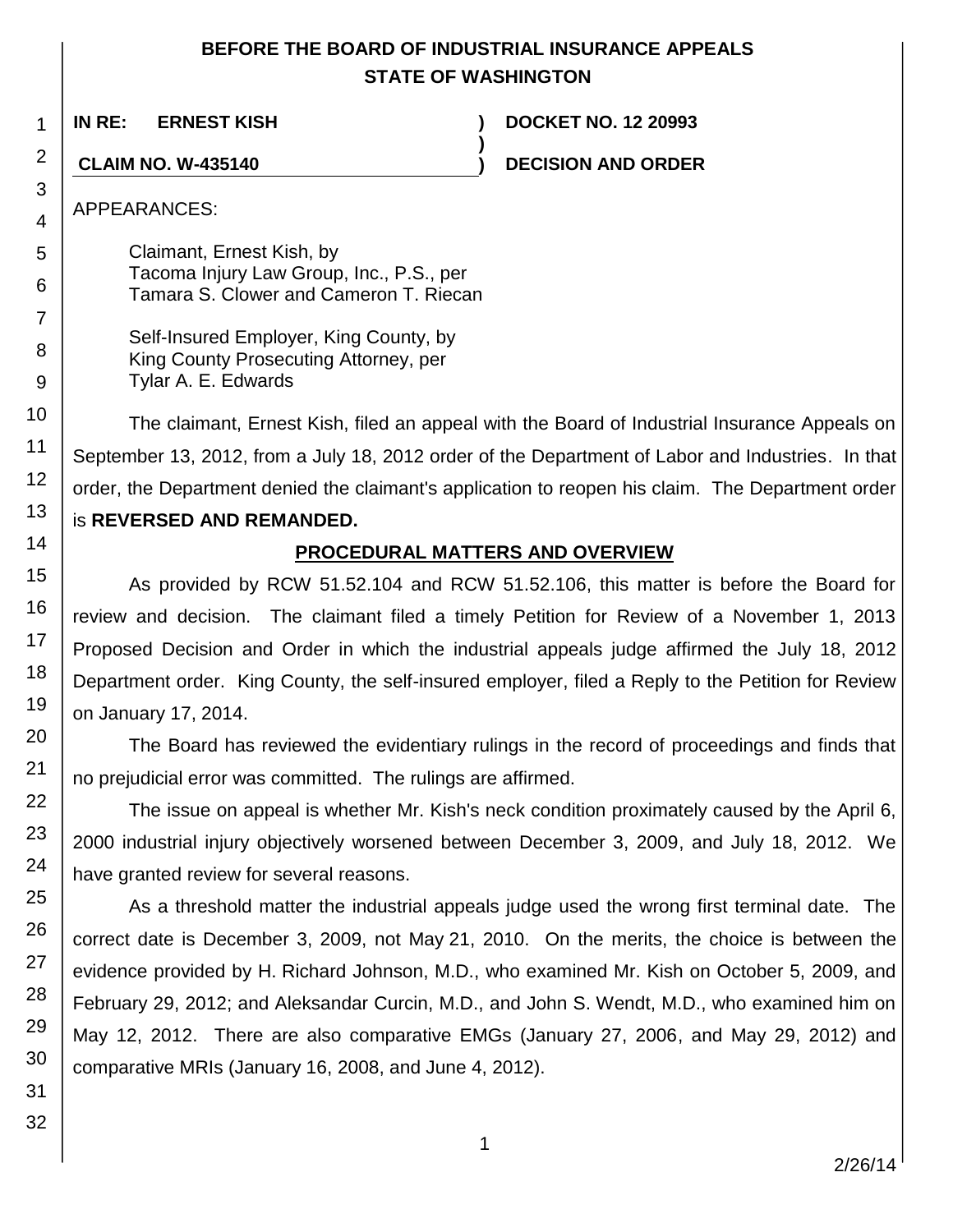1 2 3 4 As a result of the industrial injury, Mr. Kish has undergone three surgeries—a fusion of C5-6 and C6-7 on October 30, 2000; a second fusion of C7-T1 on July 17, 2001; and a third fusion of C4-5 on October 30, 2005. The claim was closed effective December 3, 2009, with a permanent partial disability award equal to Category 4 of WAC 296-20-240.

5 6 7 8 9 10 11 12 13 14 15 Based on a comparison of the January 27, 2006, and May 29, 2012 EMGs, Mr. Kish's neurological findings were worse as of the second terminal date. The 2012 EMG substantiated an ulnar nerve problem across the left elbow and pinched nerves at C5-6. Neither finding was present in 2006. In addition, on October 5, 2009, the left elbow Tinel's sign was negative for ulnar nerve entrapment while in 2012 both Drs. Johnson and Wendt found a positive Tinel's sign in his left elbow. Dr. Johnson also observed increased left triceps atrophy in 2012 as compared with his 2009 exam. In addition, the June 4, 2012 MRI showed the progression of degenerative changes at C3-4, when compared with the 2008 MRI. We therefore conclude that Mr. Kish's neck condition proximately caused by the April 6, 2000 industrial injury objectively worsened between December 3, 2009, and July 18, 2012. The July 18, 2012 Department order denying Mr. Kish's application to reopen his claim is reversed.

#### **DECISION**

17 18 19 20 21 22 23 24 25 26 **First terminal date:** The Department closed the claim on February 17, 2009, with time-loss compensation benefits as paid through December 1, 2008, and a permanent partial disability award equal to Category 3 of WAC 296-20-240. The claimant protested on April 10, 2009, and the Department affirmed the February 17, 2009 order on June 26, 2009. Mr. Kish appealed on August 24, 2009, and the Board issued an Order on Agreement of Parties (OAP) on May 13, 2010. The parties agreed to close the claim effective December 3, 2009 (rather than June 26, 2009), with a permanent partial disability award equal to Category 4 of WAC 296-20-240 for the neck. In addition, they agreed that Mr. Kish was entitled to an additional year of time-loss compensation benefits for the period of December 2, 2008, through December 2, 2009. On May 21, 2010, the Department issued an order effectuating the OAP.

27 28 29 30 31 In the current appeal, the industrial appeals judge held a scheduling conference on February 12, 2013. In the resulting Interlocutory Order Establishing Litigation Schedule, she stated that the first terminal date was May 21, 2010, but gave the parties permission to argue their positions regarding that date on the first day of hearings, June 19, 2013. At the beginning of proceedings on that date, there was an off-the-record discussion by the parties. When the

32

16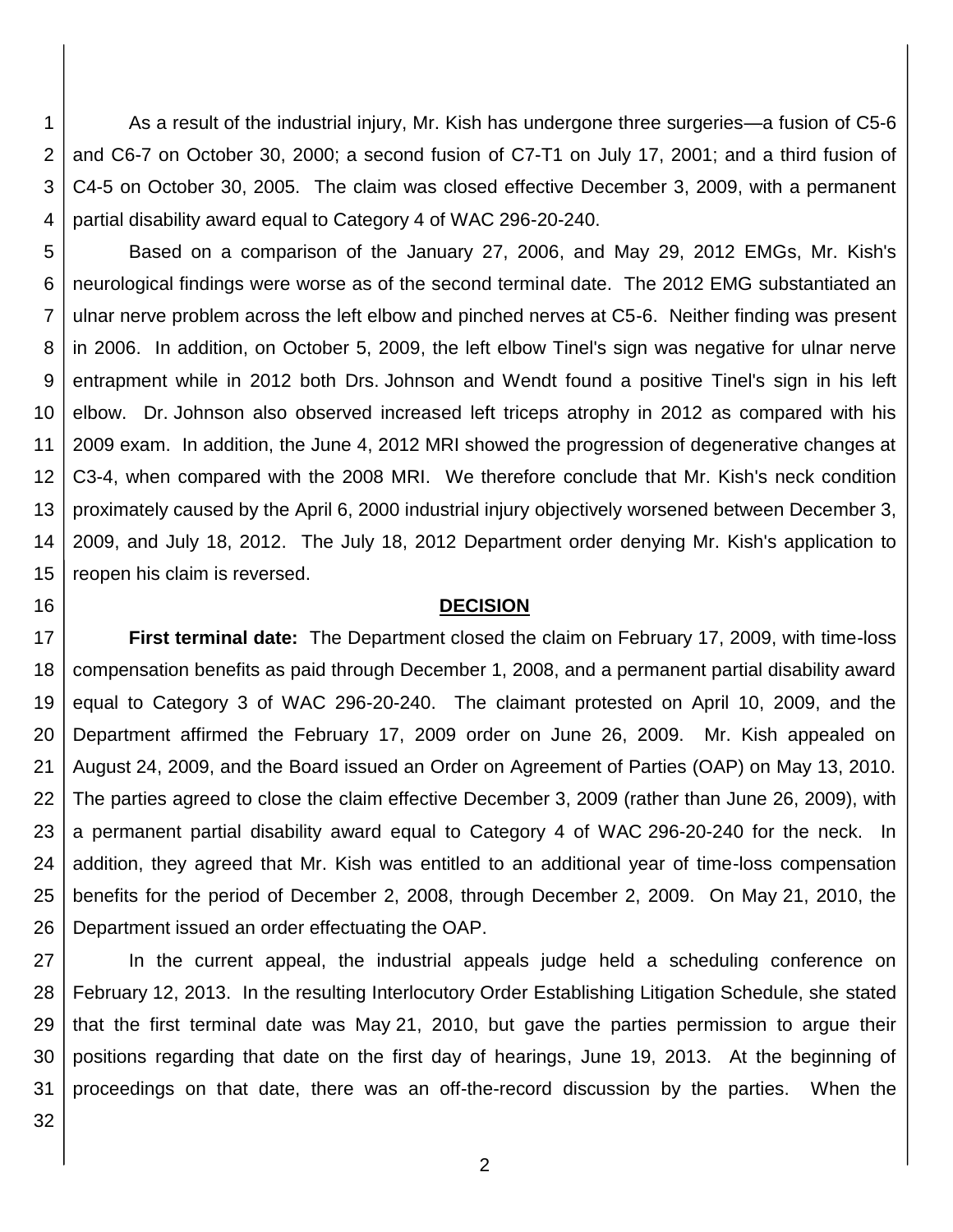1 2 industrial appeals judge came back on the record, she stated that the first terminal date was May 21, 2010.

3 4 5 6 7 8 9 As a general rule, the date of the Department's ministerial order effectuating the Board's order is not the first terminal date in an aggravation case. Instead, the appropriate date is the date through which the Department has adjudicated the claim *In re Donald Workman*, BIIA Dec., 00 24102 (2001); and *In re Jimmy Storer*, BIIA Dec., 86 4436 (1988). Typically, that date would be the date of the order under appeal, which in this case was June 26, 2009. But the parties agreed that on remand the Department should adjudicate the claim through December 3, 2009. December 3, 2009 is therefore the first terminal date.

10 11 12 13 14 15 Because the case was tried using the wrong first terminal date, we have considered whether the appeal should be remanded to the hearing process for further proceedings using the correct date. We conclude that remand is unnecessary because the relevant evidence would be the same either way. The first terminal date findings would still be based on the same clinical exams, Dr. Johnson's of October 5, 2009, and Dr. Harris's of November 17, 2008, and the same diagnostic testing, the January 27, 2006 EMG and the January 16, 2008 MRI.

16 17 18 19 20 21 22 23 **Weighing the Evidence:** Mr. Kish is left-handed. He suffered an industrial injury to his neck on April 6, 2000, and his symptoms and findings have consistently been left-sided. For example, he experiences numbness in the left hand; tends to drop things when he uses that hand; and has visible, longstanding atrophy of the left pectoralis muscle as a result of the injury. Mr. Kish underwent a fusion of C5-6 and C6-7 on October 30, 2000; a second fusion of C7-T1 on July 17, 2001; and a third fusion of C4-5 on October 30, 2005. He participated in a year-long vocational retraining program that apparently concluded in December 2008 and was found employable as a biomechanical technician.

24 25 26 27 28 29 30 31 On November 17, 2008, Mr. Kish was evaluated by James Harris, M.D., who determined that he had a permanent impairment equal to Category 3 of WAC 296-20-240. On February 17, 2009, the claim was closed with a permanent partial disability award based on that rating and with time-loss compensation benefits as paid through December 1, 2008. That order was affirmed on June 26, 2009, and Mr. Kish appealed. During the pendency of the appeal, Dr. Johnson examined him on October 5, 2009. The parties ultimately agreed that the claim should be closed effective December 3, 2009, with time-loss compensation benefits as paid through December 2, 2009, and a permanent partial disability award equal to Category 4 of WAC 296-20-240.

32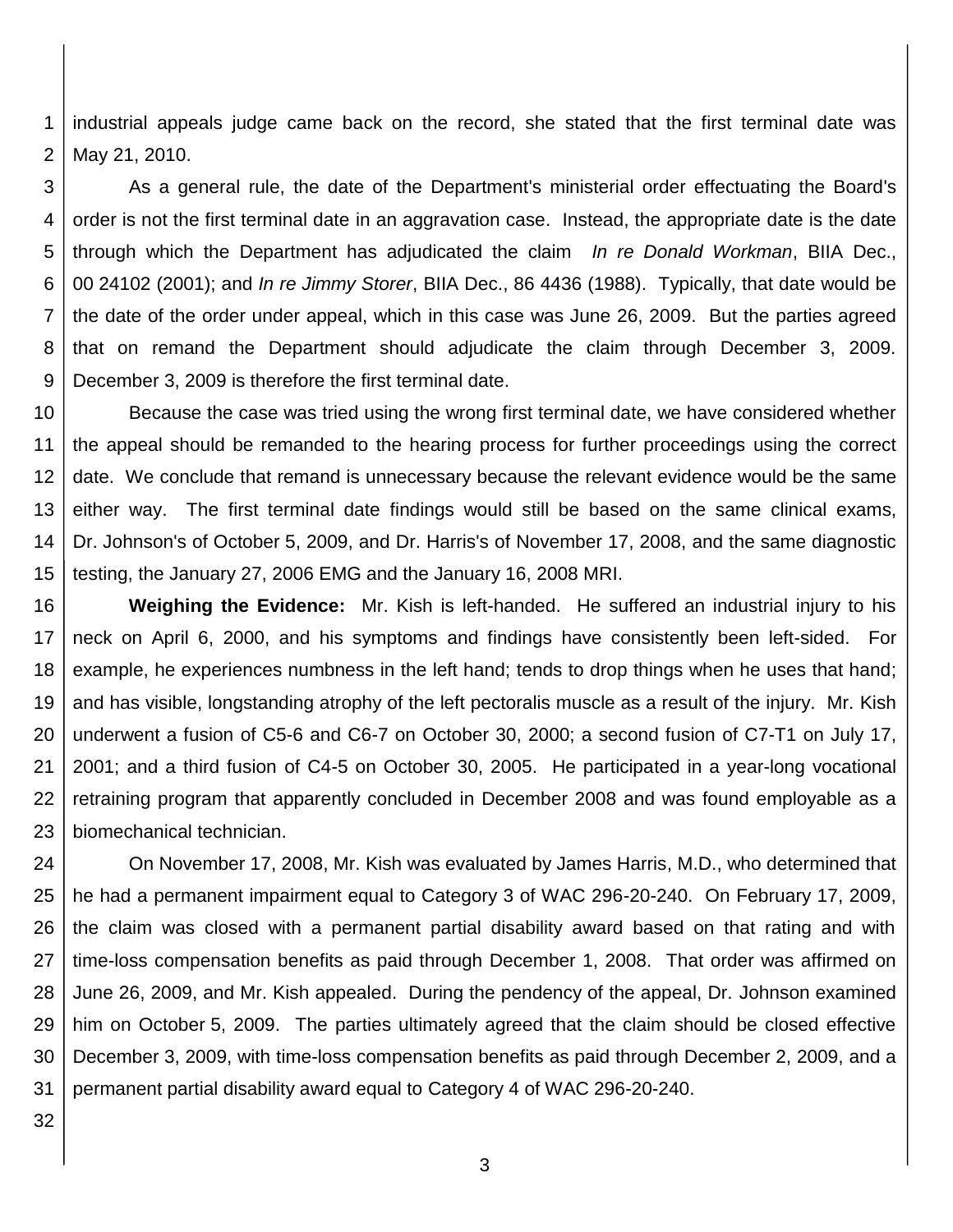1 2 3 4 5 6 7 8 Mr. Kish returned to work in December 2011, working about one day a week as a photo booth technician. He also helped his friend out at a restaurant and did some other odd-jobs. His symptoms increased and he was seen again by Dr. Johnson on February 29, 2012. Dr. Johnson assisted Mr. Kish in filing an application to reopen his claim on March 2, 2012. The Department extended the time for making a decision to July 30, 2012. King County requested an independent medical examination (IME) and Mr. Kish was examined by Drs. Wendt and Curcin on May 12, 2012. They recommended further diagnostic testing. An EMG was obtained on May 29, 2012, and a cervical MRI on June 4, 2012. The Department denied reopening on July 18, 2012.

9 10 11 12 13 **Dr. Johnson:** Of particular note for comparison purposes, Dr. Johnson's February 29, 2012 findings included the following: Mr. Kish had atrophy at all three heads of the left triceps, with weakness; the triceps strength on the left was minus 4 over 5; and the Tinel's sign at the left elbow was mildly positive. When asked if there was a difference between his 2009 and 2012 clinical exams, Dr. Johnson responded:

- 14 15 16 17 Well, there certainly was difference in that the patient now was showing evidence of the atrophy had progressed in the left triceps to where it was significant in all three heads of the triceps versus the fact that it was significant in my initial examination on October 5, 2009 just in the lateral head with mild—correction, with less atrophy in the other two heads.
- 18 19 20 21 22 23 The Tinel's sign at the elbow on the left was negative on my initial examination and it was positive on the follow-up examination, consistent with progression of the ulnar nerve involvement to now being shown evidence of ulnar entrapment. This ulnar entrapment was also in evidence when the patient underwent more recent electrodiagnostic studies on May 29, 2012, showing evidence of moderate left ulnar neuropathy across the elbow, consistent with the physical findings. And those findings were negative in the electrodiagnostic studies [prior] to closure of his claim.<sup>1</sup>

24 25 Dr. Johnson also said that the 2006 EMG had shown a problem at C7 and C8, whereas the 2012 EMG showed an additional area of involvement at C5 and C6.

26 27 28 29 When Dr. Johnson compared the January 16, 2008 MRI findings with the June 4, 2012 MRI findings, he noted that the latter showed the degenerative changes at C3-4 had progressed. In his opinion, Mr. Kish's condition related to the April 6, 2000 industrial injury had objectively worsened between May 21, 2010, and July 18, 2012, based on cervical range of motion; the positive Tinel's

30

31

32

l 1 6/19/13 Tr. at 49-50.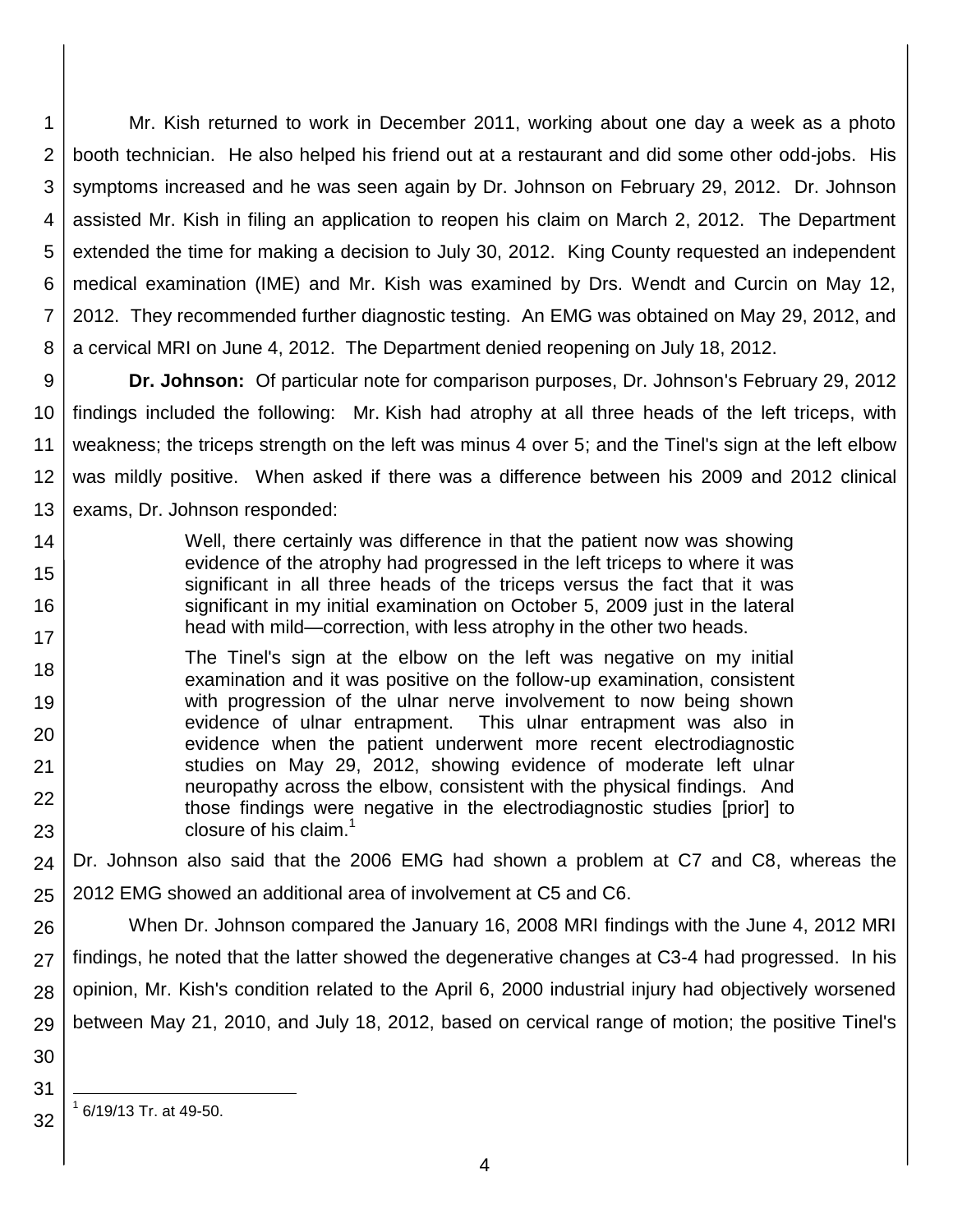1 2 sign at the left elbow; the ongoing evidence of nerve irritation substantiated by physical findings and electrodiagnostic studies; and the progression of degenerative changes on MRI.

3 4 5 6 7 8 9 **Dr. Wendt and Dr. Curcin:** Drs. Wendt's and Curcin's testimony was not quite as detailed as Dr. Johnson's testimony with respect to their examination findings, but the findings they described on May 12, 2012, were consistent with what Dr. Johnson had found a few months earlier. In addition, Mr. Kish's presentation during both examinations was straightforward with no evidence of pain behavior. All five Waddell's signs were negative during Dr. Johnson's examination. Axial loading was positive during Dr. Curcin's examination but he said this was not a concern and the rest of the Waddell's signs were negative.

10 11 12 Dr. Wendt, a neurologist, said he "saw no convincing evidence" <sup>2</sup> that Mr. Kish's cervical condition had worsened between May 21, 2010, and July 18, 2012. Likewise, Dr. Curcin, an orthopedic surgeon, said there was no evidence of objective worsening between those dates.

13 14 15 16 17 18 19 **Neurological aspect of Mr. Kish's condition:** Like Dr. Johnson, Dr. Wendt found triceps weakness; an absent left triceps reflex; and sensory loss, particularly in the fourth and fifth digits, which is over the ulnar nerve distribution. Like Dr. Johnson, he found a positive Tinel's sign at the elbow, which was also substantiated by the May 29, 2012 EMG. Dr. Wendt did not know if Mr. Kish had a positive Tinel's sign before claim closure but he said that the finding was not related to the neck injury because it had "to do with pinching of a peripheral nerve after it has come out of the spine" and was in a "totally separate anatomic area."<sup>3</sup>

20 21 In contrast, Dr. Johnson said the ulnar nerve problem at the elbow was related to the neck condition because:

> Ulnar entrapment occurs as a result of an increased sensitization of the C7 and C8 nerves, and that the entrapment occurs at the elbow in the area where it's commonly referred to as the funny bone, the nerve is quite close to the surface in the ulnar nerve at the elbow as it passes around the posterior medial aspect of the elbow. The nerve with the sensitization and the normal pressure there then begins to show[s] dysfunction. . . .[T]he physical examination in terms of Tinel's sign, shows that there's definitely now evidence of increased irritation and therefore entrapment of the ulnar nerve.<sup>4</sup>

 $<sup>2</sup>$  Wendt Dep. at 22.</sup>

22

23

24

25

26

27

28

29

30

l

<sup>31</sup>  $3$  Wendt Dep. at 28-29.

<sup>32</sup> 4 6/19/13 Tr. at 52.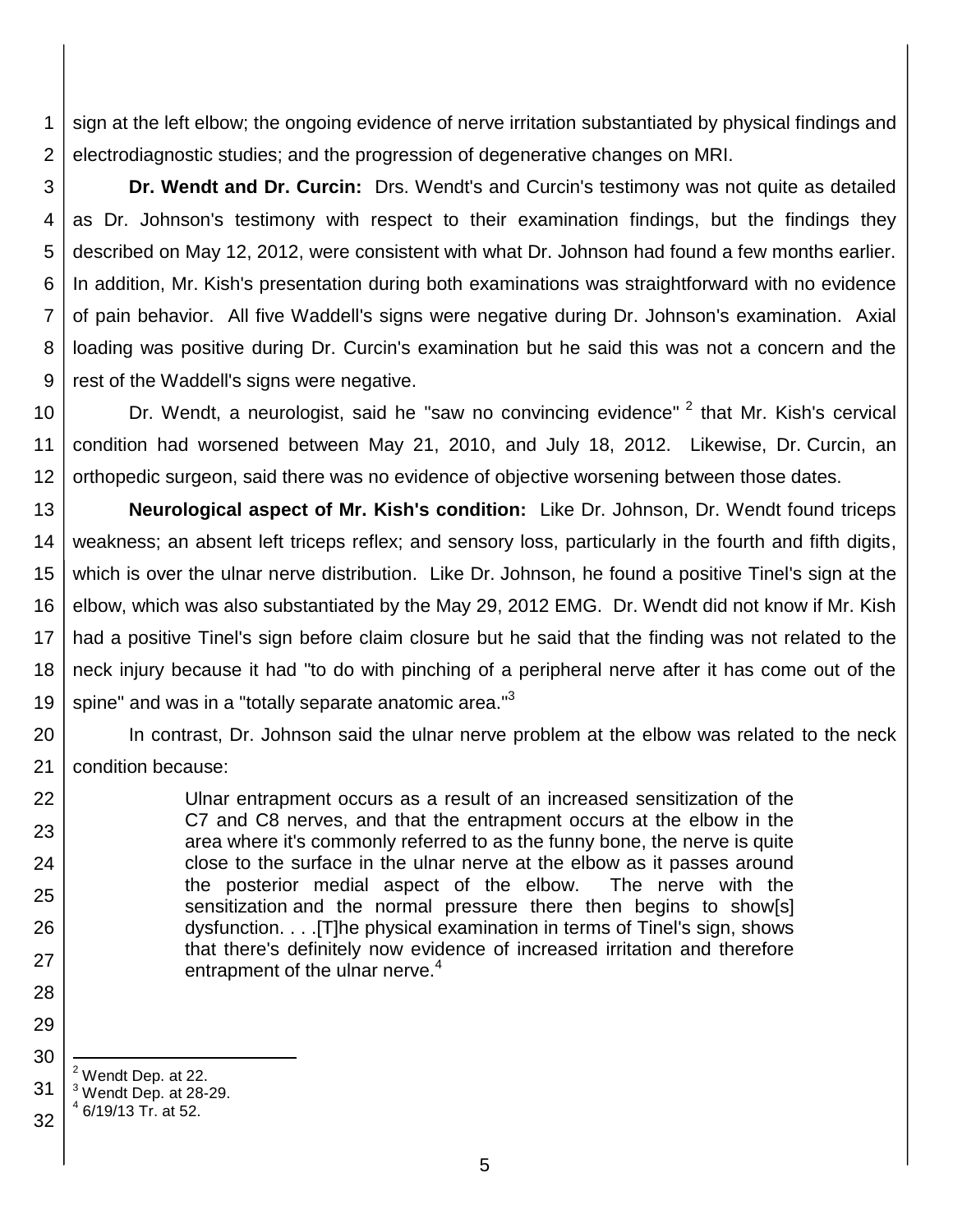1 2 3 For comparison purposes, Dr. Johnson used the November 17, 2008 independent medical examination (IME) performed by Dr. James Harris, an orthopedist. Dr. Wendt did not describe Dr. Harris's findings. According to Dr. Johnson:

- 4
- 5
- 6

7

8

Dr. Harris performed an IME on 11-17-08 and his physical examination did reveal evidence of limited neck motion, the decreased sensation in the left upper extremity over the area of the left ulnar nerve involvement. There was also weakness in the left triceps and decreased left grip strength. The findings there were similar to the findings that I recorded in my evaluation of October 5, 2009, with regards to the limitation of motion and strength testing, as well as sensory deficits. $5$ 

9 10 11 12 Dr. Wendt said his May 12, 2012 examination was "comparable"<sup>6</sup> to Dr. Harris's 2008 examination but that he had found "increased weakness of left upper extremity since last claim closure."<sup>7</sup> He was not sure whether this was due to variability between examiners, which was why he recommended additional testing.

13 14 15 16 17 18 19 According to Dr. Wendt, the May 29, 2012 EMG substantiated a longstanding problem with the ulnar nerve across the elbow and showed "evidence of chronic, that means long-standing, multi-level, that means multiple levels, of pinched nerves in the neck, mild at C5-6, more significant C7. And mild at C8."<sup>8</sup> He stressed that the changes were longstanding, not acute or active. Unlike Dr. Johnson, he did not compare the May 29, 2012 EMG with the January 27, 2006 EMG. His focus instead was on whether Mr. Kish "had active injury to the nerve roots or whether he just had some chronic long-standing changes that would be considered less significant."<sup>9</sup>

20 21 22 23 King County's other medical expert, Dr. Curcin, testified that according to what Dr. Wendt wrote in the IME report, the first EMG showed a problem at C7-8, whereas the second one showed a problem at that level and at C5-6. He said that because Dr. Wendt was a neurologist, he would defer to him with respect to whether the electrodiagnostic testing showed any objective worsening.

24 25 26 27 28 We conclude that Mr. Kish has shown an objective worsening of his neurological findings related to the April 6, 2000 industrial injury. In his testimony, Dr. Wendt failed to do the necessary comparison of the January 27, 2006, and May 29, 2012 EMGs. But his description of the two EMGs in his IME report is consistent with and supports Dr. Johnson's conclusion that as of the second terminal date there was a worsening at C5-6. In terms of clinical findings, Dr. Wendt

- 29 l  $<sup>5</sup>$  6/19/13 Tr. at 54.</sup>
- 30  $6$  Wendt Dep. at 12.
- 31  $<sup>7</sup>$  Wendt Dep. at 16.</sup>
- <sup>8</sup> Wendt Dep. at 18. <sup>9</sup> Wendt Dep. at 12.
- 32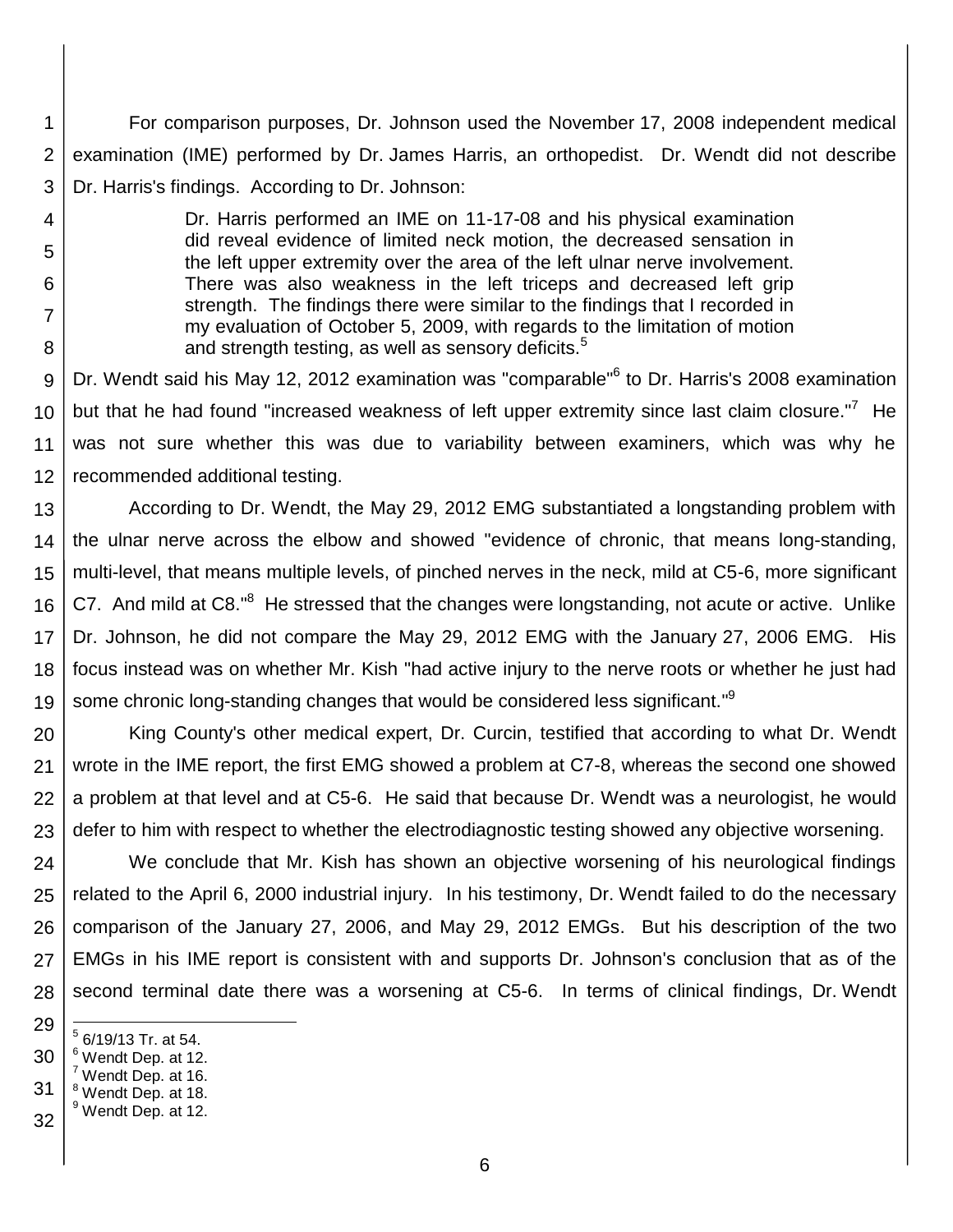1 2 conceded that his examination showed increased left arm weakness compared with Dr. Harris's, and Dr. Johnson found increased atrophy of the triceps in 2012.

3 4 5 6 7 In addition, Dr. Johnson testified that the ulnar nerve problem at the elbow was not evident during his October 5, 2009 examination or revealed by the January 27, 2006 EMG. By comparison, the May 29, 2012 EMG substantiated ulnar nerve entrapment at the left elbow, which was clinically confirmed by both Drs. Johnson and Wendt in 2012. That is another objective change supporting reopening of the claim, with the remaining question being causation.

8 9 10 11 12 Dr. Wendt summarily asserted that the ulnar nerve entrapment was unrelated to the neck problem because it was at the elbow. Dr. Johnson gave a more detailed explanation for relating the entrapment at the elbow to the cervical condition. His theory was that the irritation of the C7 and C8 nerve roots at the neck sensitized the nerves so that with normal pressure at the elbow they were entrapped. Dr. Wendt was not asked his views regarding Dr. Johnson's theory.

13 14 15 16 17 18 Dr. Wendt is a neurologist and Dr. Johnson is an orthopedic surgeon. At the same time, Dr. Wendt's opinions are undermined by his failure to satisfy the most basic requirement in an aggravation case—he failed to compare the EMG findings. He was unable to say whether the positive Tinel's sign in 2012 coupled with the supporting EMG evidence constituted a new or an old finding. We find Dr. Johnson's testimony more persuasive and accept his rationale for relating the 2012 ulnar nerve findings to the neck injury.

19 20 21 22 **Comparison of the MRIs:** Without giving specifics, Dr. Wendt said the June 4, 2012 MRI scan was "similar to what was found in MRI scans performed previously."<sup>10</sup> He said there was no evidence of an acute disc herniation or new or accelerated spinal cord compression or damage. Like Dr. Johnson, Dr. Curcin is an orthopedic surgeon. He testified

The findings documented the previous surgical changes from C4-5 to T1. There was mild cord compression at C3-4, but that was unchanged. Basically compared to the 2008 study, there wasn't any significant objective change other than the postsurgical changes and multiple levels of arthritic disease.<sup>11</sup>

27 When he was asked to further explain and was provided with copies of the two reports, he said:

> So first of all, these are C spine MRI reports, January 16, '08, and June 4, 2012. Both of those were read by the same radiologist. And the 2008 study, there are degenerative changes at C3-4. There's some question

31 <sup>10</sup> Wendt Dep. at 19.

23

24

25

26

28

29

30

l

32 <sup>11</sup> Curcin Dep. at 16.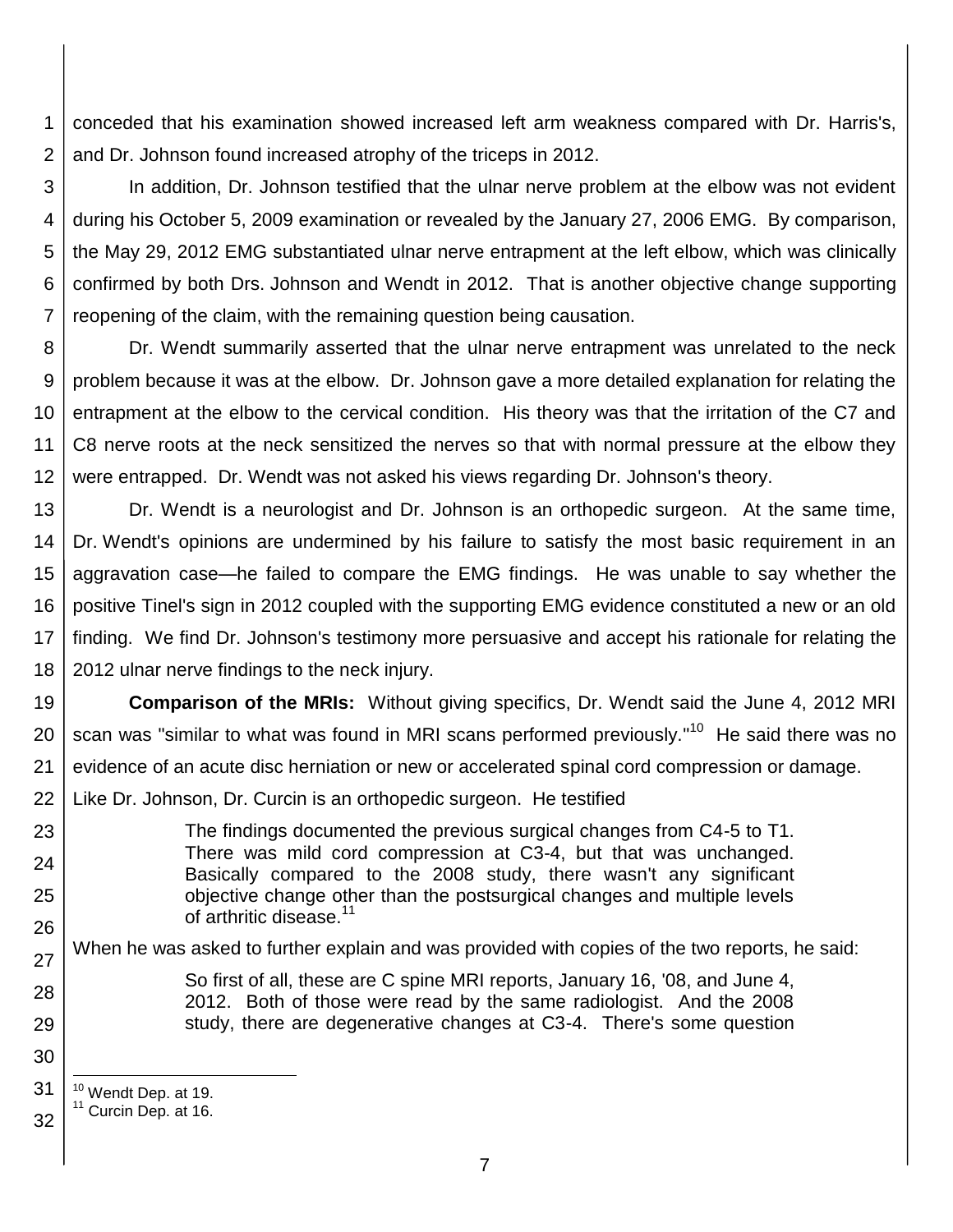| 1<br>$\overline{2}$ | of a signal abnormality in the cord at that level. Dr. Kell talks about<br>discogenic end-plate edema present at that level.                          |  |  |
|---------------------|-------------------------------------------------------------------------------------------------------------------------------------------------------|--|--|
| 3                   | And the two (sic) 2012 study, there's no signs of cord edema or                                                                                       |  |  |
| 4                   | myelomalacia, no mention of the (sic) any end-plate edema at this point.<br>Dr. Kell's impression is some progression of disc-space loss at C3-4, but |  |  |
| 5                   | he compared, at the time of his reading, the 2012 study to the 2008 study                                                                             |  |  |
| 6                   | and felt that there was no change, and if anything, improvement in those<br>signal abnormalities in the cord. <sup>12</sup>                           |  |  |
| 7                   | In sum, Dr. Curcin acknowledged there was increased narrowing at the C3-4 level but stressed the                                                      |  |  |
| 8                   | radiologist's conclusion of no change or maybe improvement with respect to cord compression.                                                          |  |  |
| 9                   | Dr. Johnson also noted the changes at the C3-4 level in 2012 as compared with 2008. He                                                                |  |  |
| 10                  | testified that the June 4, 2012 MRI:                                                                                                                  |  |  |
| 11                  | [S] howed that clearly there what's referred to as a transfer lesions at                                                                              |  |  |
| 12                  | C3-C4. There had been previous degenerative changes noted in the MRI<br>prior to patient's claim closure; namely, that of January 16, 2008 that did   |  |  |
| 13                  | reveal evidence of degenerative changes; however, the degenerative<br>changes noted on the more recent study of June 4, 2012, clearly reveal          |  |  |
| 14                  | progression of the degenerative changes in that transfer lesions at                                                                                   |  |  |
| 15                  | $C3-C4.13$                                                                                                                                            |  |  |
| 16                  | According to Dr. Johnson: "The patient's previous MRI studies had demonstrated prior to closure of                                                    |  |  |
| 17                  | his claim that he had a transfer lesion in terms of progression of degenerative changes C2-3 and                                                      |  |  |
| 18                  | C3-4 <sup>"14</sup> but the 2012 MRI showed that "the degenerative changes in that transfer lesion had                                                |  |  |
| 19                  | progressed." <sup>15</sup>                                                                                                                            |  |  |
| 20                  | Dr. Curcin agreed that the June 4, 2012 MRI showed "some progression of disc-space loss                                                               |  |  |
| 21                  | at C3-4." <sup>16</sup> We conclude that Mr. Kish has shown that the degenerative changes have progressed                                             |  |  |
| 22                  | at the C3-4 level, which is one level above his fusion site. Dr. Johnson related the progression of                                                   |  |  |
| 23                  | the changes at C3-4 to the industrial injury. This is another objective finding in support of reopening                                               |  |  |
| 24                  | the claim.                                                                                                                                            |  |  |
| 25                  | To summarize, Mr. Kish has proved that his neck condition proximately caused by the                                                                   |  |  |
| 26                  | April 6, 2000 industrial injury worsened between December 3, 2009, and July 18, 2012, based on                                                        |  |  |
| 27                  | objective findings, including: The May 29, 2012 EMG showed involvement at the C5 and C6 levels,                                                       |  |  |
| 28                  | which were not affected in the past, and substantiated an ulnar nerve problem across the left elbow                                                   |  |  |
| 29                  |                                                                                                                                                       |  |  |
| 30                  | <sup>12</sup> Curcin Dep. at 17.<br>$13$ 6/19/13 Tr. at 58.                                                                                           |  |  |
| 31                  | $14$ 6/19/13 Tr. at 68.<br><sup>15</sup> 6/19/13 Tr. at 69.                                                                                           |  |  |
| 32                  | <sup>16</sup> Curcin Dep. at 17.                                                                                                                      |  |  |
|                     |                                                                                                                                                       |  |  |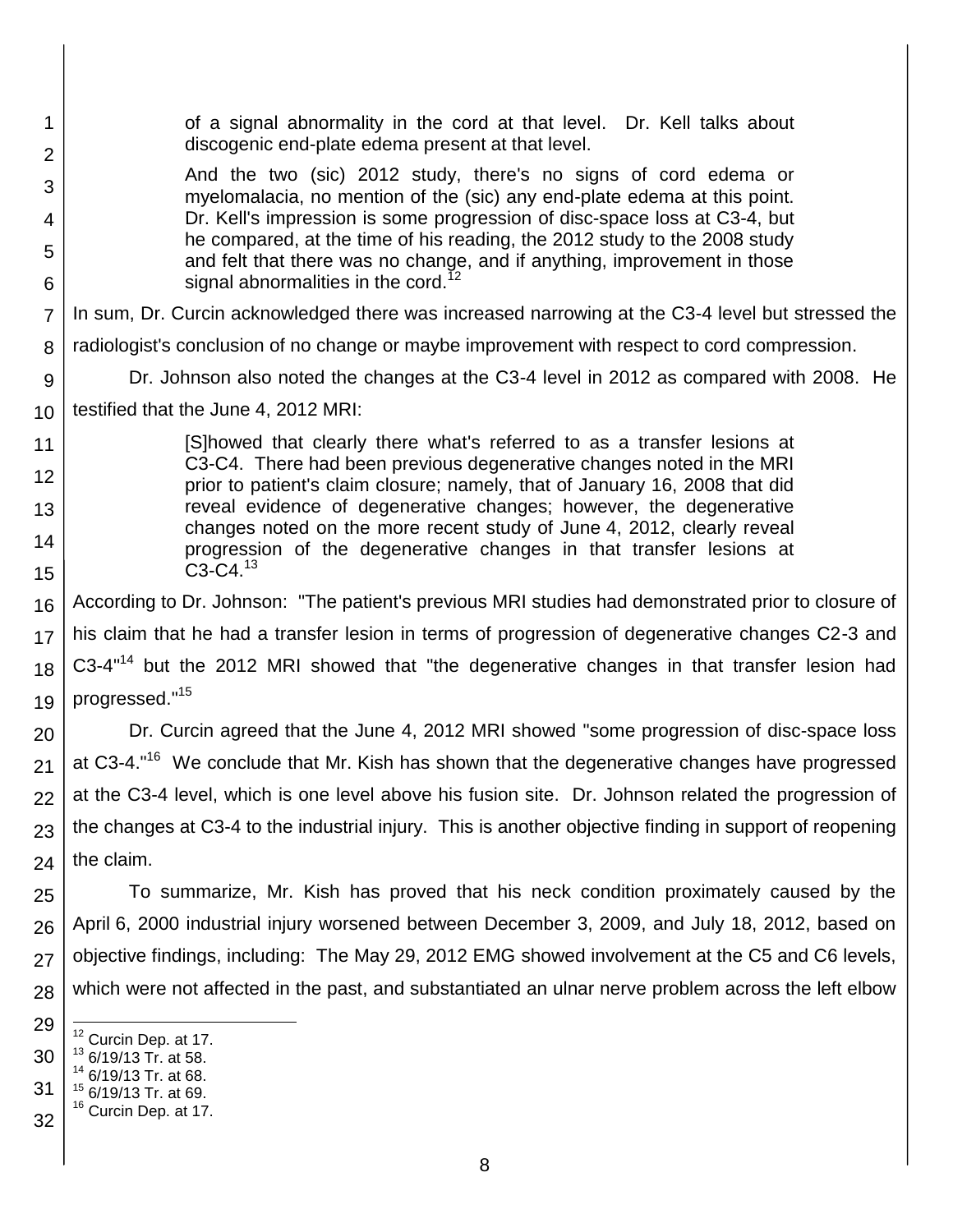1 2 3 4 5 that was not evident on the prior EMG. Drs. Johnson and Wendt both documented a positive Tinel's sign at the left elbow in 2012 compared with Dr. Johnson's negative finding in 2009. Dr. Johnson observed increased left triceps atrophy in 2012 as compared with his 2009 exam. And the June 4, 2012 MRI showed the progression of degenerative changes at C3-4 when compared to the 2008 MRI.

6 7 8 9 10 11 12 13 14 15 16 There is one final matter we wish to address. There appears to be an undercurrent in this case about the fact that Mr. Kish has gone back to work and the effect that may have had on his symptoms. Mr. Kish was straightforward regarding the work he began performing in December 2011. His symptoms worsened thereafter and he filed the application to reopen his claim in March 2012. "Aggravation of the claimant's condition caused by the ordinary incidents of living—by work which he could be expected to do; by sports or activities in which he could be expected to participate—is compensable because it is attributable to the condition caused by the original injury." *McDougle v. Department of Labor & Indus.*, 64 Wn.2d 640 (1964). There is no suggestion in this record that Mr. Kish exceeded his restrictions or acted unreasonably. The fact that his symptoms increased as a result of the ordinary incidents of living, including work, is not a barrier to the reopening of his claim. It is the essence of an aggravation case.

#### **FINDINGS OF FACT**

1. On June 19, 2013, an industrial appeals judge certified that the parties agreed to include the Jurisdictional History in the Board record solely for jurisdictional purposes.

17

18

19

20

21

22

23

24

25

26

27

28

29

30

31

- 2. Ernest Kish sustained an industrial injury on April 6, 2000, when he was pulling on a large pipe wrench while trying to take apart a pipe joint. Mr. Kish suddenly fell backwards; twisted; tried to catch himself with his left hand; and injured his left upper extremity and neck. As a proximate result of the industrial injury, Mr. Kish underwent three surgeries—a fusion of C5-6 and C6-7 on October 30, 2000; a second fusion of C7-T1 on July 17, 2001; and a third fusion of C4-5 on October 30, 2005.
- 3. On December 3, 2009, Mr. Kish experienced numbness in his left hand, and dropped items held in his left hand as a proximate result of the April 6, 2000 industrial injury. His objective findings proximately caused by the industrial injury included the following: A January 27, 2006 EMG showed evidence of cervical radiculopathy involving C7-8, but no evidence of ulnar nerve entrapment at the left elbow. The left elbow Tinel's sign was negative. Mr. Kish had some triceps atrophy in the lateral triceps head with less atrophy in the other two heads. A January 16, 2008 cervical MRI revealed degenerative changes at C3-4 and end plate edema. Mr. Kish had a permanent cervical and
	- 9